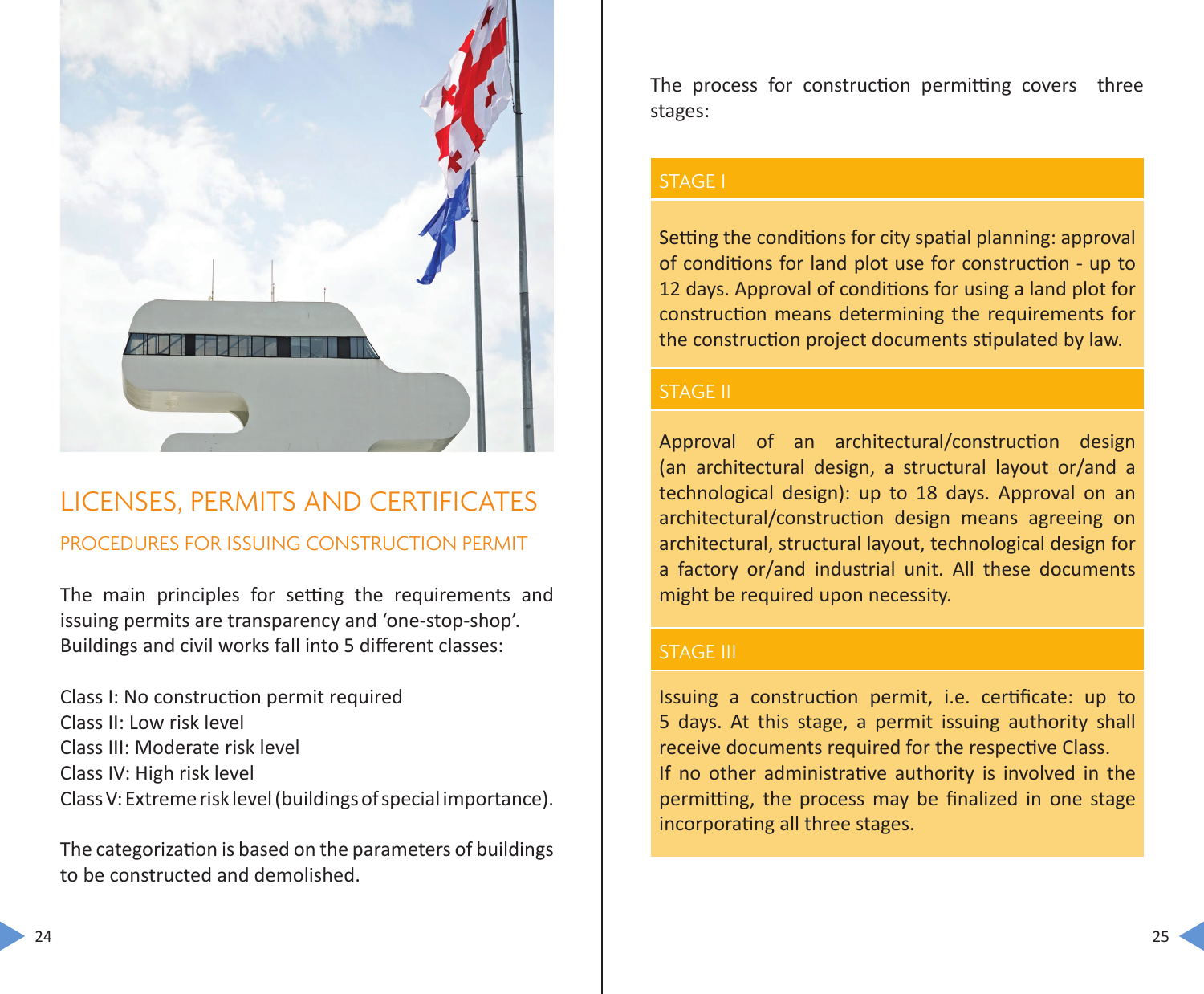

The main requirements for constructing building on a land plot are as follows:

- Land plot development coefficient (K1)
- Land plot development intensity coefficient (K2)
- Land plot greenery coefficient (K3)
- Functional conditions of buildings
- Dimensions of buildings and number of floors
- Construction site setting if public space/area is used

Batumi Municipality approves the general plan for land use, which overrules the city zoning.

A finished constructed unit is put in operation after its conformity with the construction permit terms and conditions is confirmed and supported by respective documentation.

The decision on whether II and III class buildings can be put in operation is made in 15 days after application is presented. The decision for IV and V class buildings and parts of buildings is made within 30 days.

## LICENSE FOR EXTRACTING MINERAL RESOURCES

License seekers must submit the following documentation to the Ministry of Finance and Economy of Ajara AR:

- 1. Application specifying the type, amount, location of the resource to be extracted, and the license validity period
- 2. Entry from Public Registry for Legal Entities and Entrepreneurs, and copies of identification documents for physical persons
- 3. If the area indicated in the application is in private ownership, the certificate of ownership and consent of the owner must be submitted.
- 4. Topographic map indicating the area of interest and location coordinates
- After the documentation is presented, the Ministry sends the submitted documentation to the Administration of Environment Protection and Natural Resources of Ajara A.R. for approval